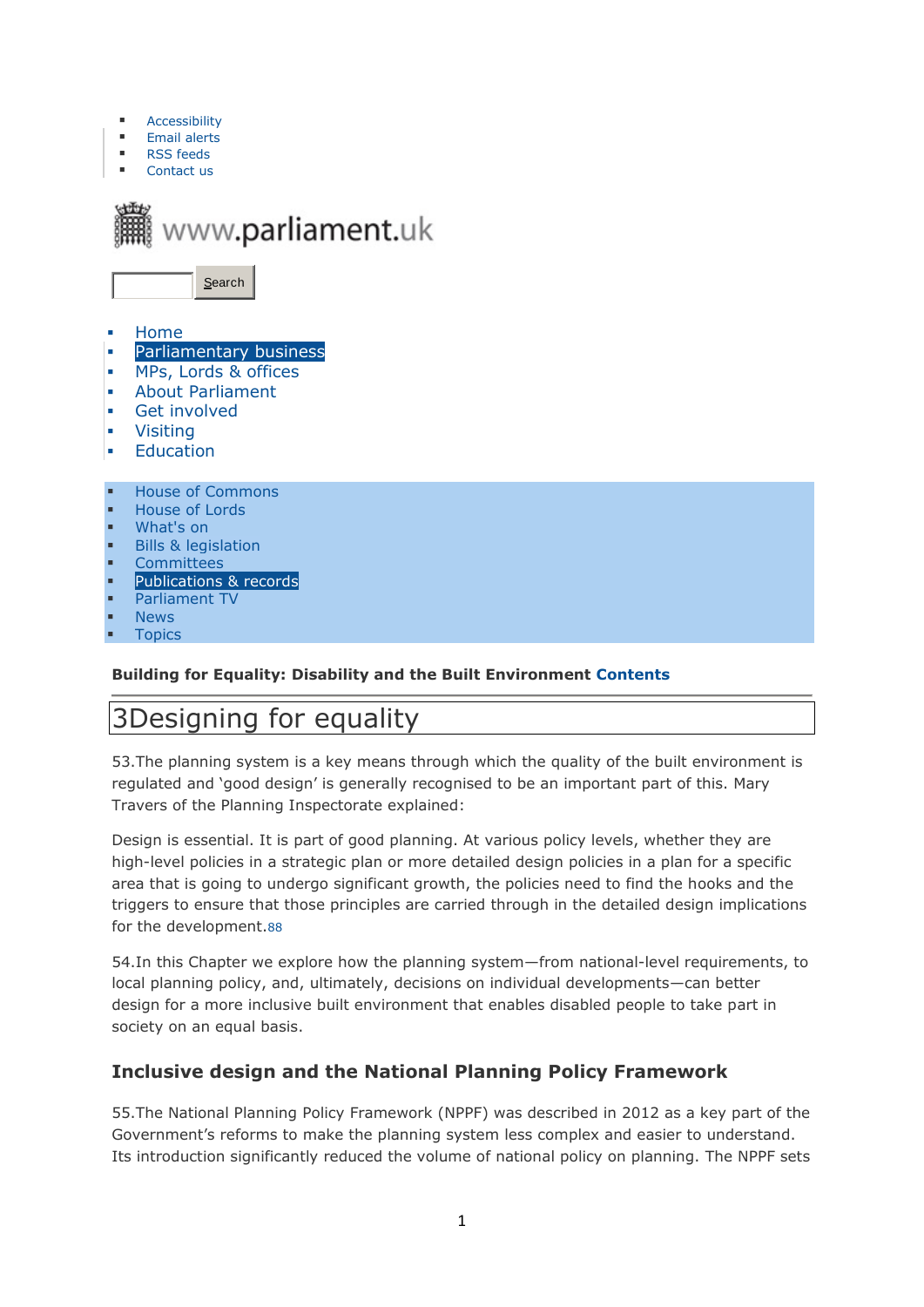out the Government's planning policies for England, and how these were expected to be applied. The framework states that:

It is important to plan positively for the achievement of high quality and inclusive design for all development, including individual buildings, public and private spaces and wider area development schemes.[89](https://www.publications.parliament.uk/pa/cm201617/cmselect/cmwomeq/631/63106.htm#footnote-199)

The NPPF defines 'inclusive design' as "designing the built environment, including buildings and their surrounding spaces, to ensure that they can be accessed and used by everyone."[90](https://www.publications.parliament.uk/pa/cm201617/cmselect/cmwomeq/631/63106.htm#footnote-198) The Planning Practice Guidance which sits under the NPPF sets this out in more detail.

### **Box 1: Planning Practice Guidance: Design**

Good design can help to create buildings and places that are for everyone. Planning can help break down unnecessary physical barriers and exclusions caused by the poor design of buildings and places.

Inclusive design acknowledges diversity and difference and is more likely to be achieved when it is considered at every stage of the development process, from inception to completion. However it is often mistakenly seen as a Building Regulations issue, to be addressed once planning permission has been granted, not at the planning application stage. [ ... ] Thinking at the design stage about how the completed building will be occupied and managed can overcome many barriers experienced by some users. Too often the needs of users, including disabled people, older people and families with small children, are considered too late in the day.

Inclusive design should not only be specific to the building, but also include the setting of the building in the wider built environment, for example, the location of the building on the plot; the gradient of the plot; the relationship of adjoining buildings; and the transport infrastructure.[91](https://www.publications.parliament.uk/pa/cm201617/cmselect/cmwomeq/631/63106.htm#footnote-197)

The guidance goes on to identify the following 'issues to consider':

- proximity and links to public transport;
- parking spaces and setting down points in proximity to entrances;
- the positioning and visual contrast of street furniture and the design of approach routes to meet the needs of wheelchair users and people with visual impairments; and
- whether entrances to buildings are clearly identified, can be reached by a level or gently sloping approach and are well lit.[92](https://www.publications.parliament.uk/pa/cm201617/cmselect/cmwomeq/631/63106.htm#footnote-196)

### Source:<https://www.gov.uk/guidance/design>

56.Sense argued that the design process was essential for achieving inclusivity, as it addresses elements such as lighting, acoustics and navigation.[93](https://www.publications.parliament.uk/pa/cm201617/cmselect/cmwomeq/631/63106.htm#footnote-195) Trudi Elliott of the Royal Town Planning Institute (RTPI) pointed out that good design helps everyone: "Your average member of the community wants places their elderly mother can use and wants to be able to push a pram. All these things are the same requirements as if we want to make a place inclusive."[94](https://www.publications.parliament.uk/pa/cm201617/cmselect/cmwomeq/631/63106.htm#footnote-194)

57.In practice, however, the Design Council argued that "inclusivity is insufficiently considered in the early stages of development and design"[95](https://www.publications.parliament.uk/pa/cm201617/cmselect/cmwomeq/631/63106.htm#footnote-193) and that implementation of the standards on inclusive design is patchy.[96](https://www.publications.parliament.uk/pa/cm201617/cmselect/cmwomeq/631/63106.htm#footnote-192) Others told us that, while the concept of 'good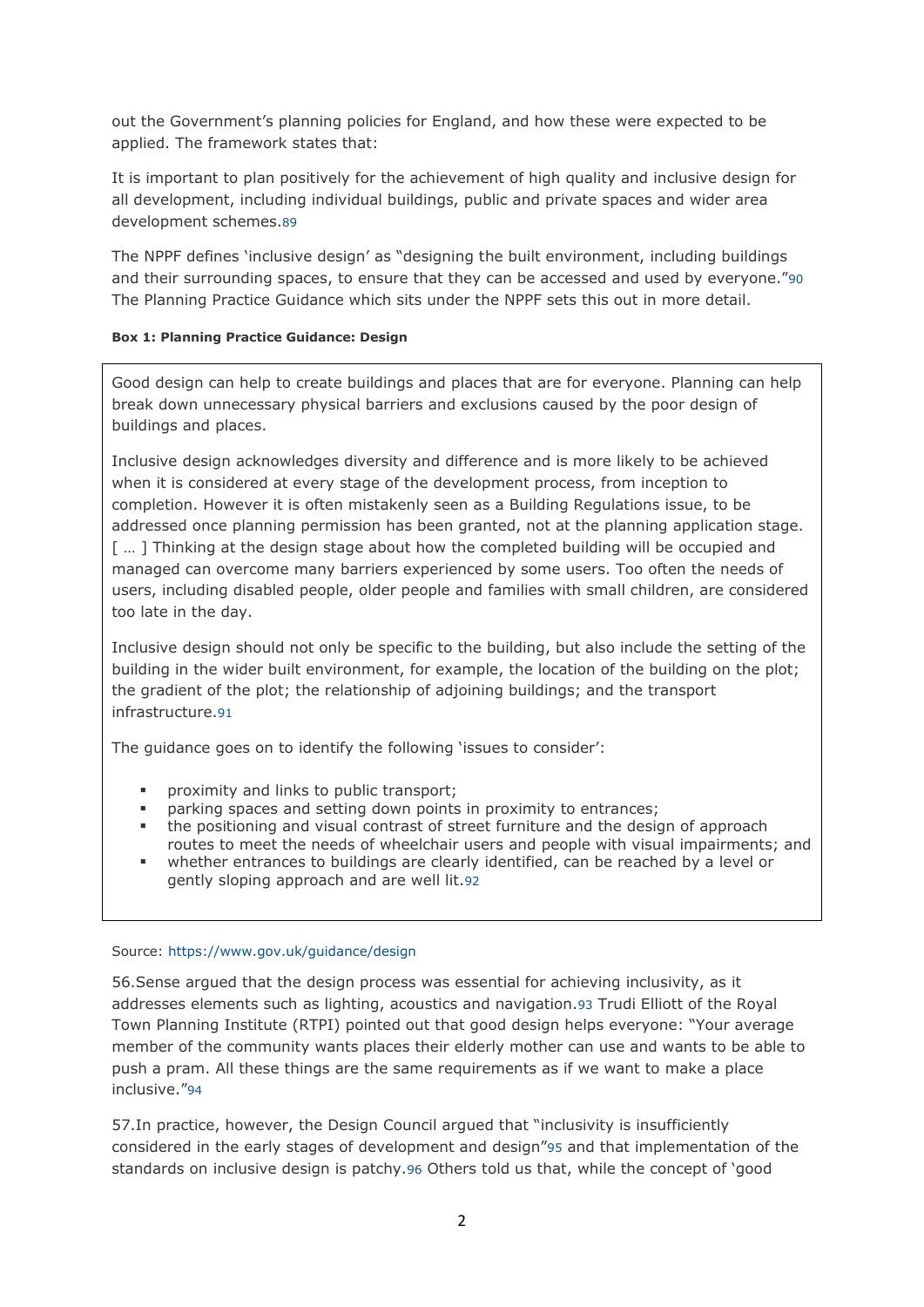design' is itself widely recognised within the planning system, accessibility was not always considered integral to that concept.[97](https://www.publications.parliament.uk/pa/cm201617/cmselect/cmwomeq/631/63106.htm#footnote-191)

58.When we asked RIBA, the Design Council, the National Register of Access Consultants and the Project Leader for BEPE whether the criteria for design awards should include minimum accessibility criteria the answer was a resounding "yes",[98](https://www.publications.parliament.uk/pa/cm201617/cmselect/cmwomeq/631/63106.htm#footnote-190) but Leicester Disabled People's Access Group expressed frustration that public realm schemes that they see as 'exclusive' rather than 'inclusive' design seemed to be gaining such awards.[99](https://www.publications.parliament.uk/pa/cm201617/cmselect/cmwomeq/631/63106.htm#footnote-189)

### **Box 2: Design inequality in practice**

Stephen Ware gave evidence to us on behalf of RIBA, and gave us the following explanation of his experience, as a Deaf person, of design that was not inclusive. He said:

One of [the] things people are not aware of is about getting into buildings. Everything now is designed a lot with intercom buzzers. If you are deaf and you cannot speak, people do not understand you, sometimes, when you try to speak. How do I know when it is free? I have to press the buzzer, and I am holding on to the door. It is really quite difficult. People come down and they complain about why I have been pressing on the buzzer. They do not realise. [ ... ] If there is a completely solid door, it is very difficult for me to see if I can get in.

[ ... ]In a big company, somebody might have a pager for when the fire alarm goes off. A deaf person who does not have a vibrating pager will not know. For example, an old person who has lost their hearing will not know that the fire alarm has gone off. [ ... ] We need flashing lights above, so people can actually see what is happening.

We need good lighting design as well. If it is very dark, it is very difficult to watch somebody who is signing, for example, because there is no light on the interpreter. For example, with doors you need something like lights so that people know somebody is knocking. [ … ]

If we have mirrors, and there is somebody behind you, then you can see everybody around. That is very positive, to see everybody in the room. You can see a reflection when someone is coming.

#### Source: Q105

59. Steve Quartermain, Chief Planner in the Department for Communities and Local Government, argued that the problem was not with the processes and systems, but with their application.[100](https://www.publications.parliament.uk/pa/cm201617/cmselect/cmwomeq/631/63106.htm#footnote-188) To some extent this is true, and we heard evidence of how built environment professionals did not always understand the "human aspect of how people use and interact with buildings", viewing accessibility as "a compliance-based thing".[101](https://www.publications.parliament.uk/pa/cm201617/cmselect/cmwomeq/631/63106.htm#footnote-187) However, we also heard evidence that many local authorities will not take action if they do not understand that they are required to do so. Councillor Izzi Seccombe, speaking for the Local Government Association, explained:

You have a huge demand on just getting the churn of [planning] applications through the system and dealing with all the legality around it. This nice-to-do extra is not statutory. How do you create an environment that is going to be sustainable for older people? Are you talking about wider pavements in these areas, because there are going to be more mobility scooters? Are you putting in bus stops at the bottom of a hill, rather than at the top of a hill? Are you talking about where the shops sit? Are you talking about walking environments?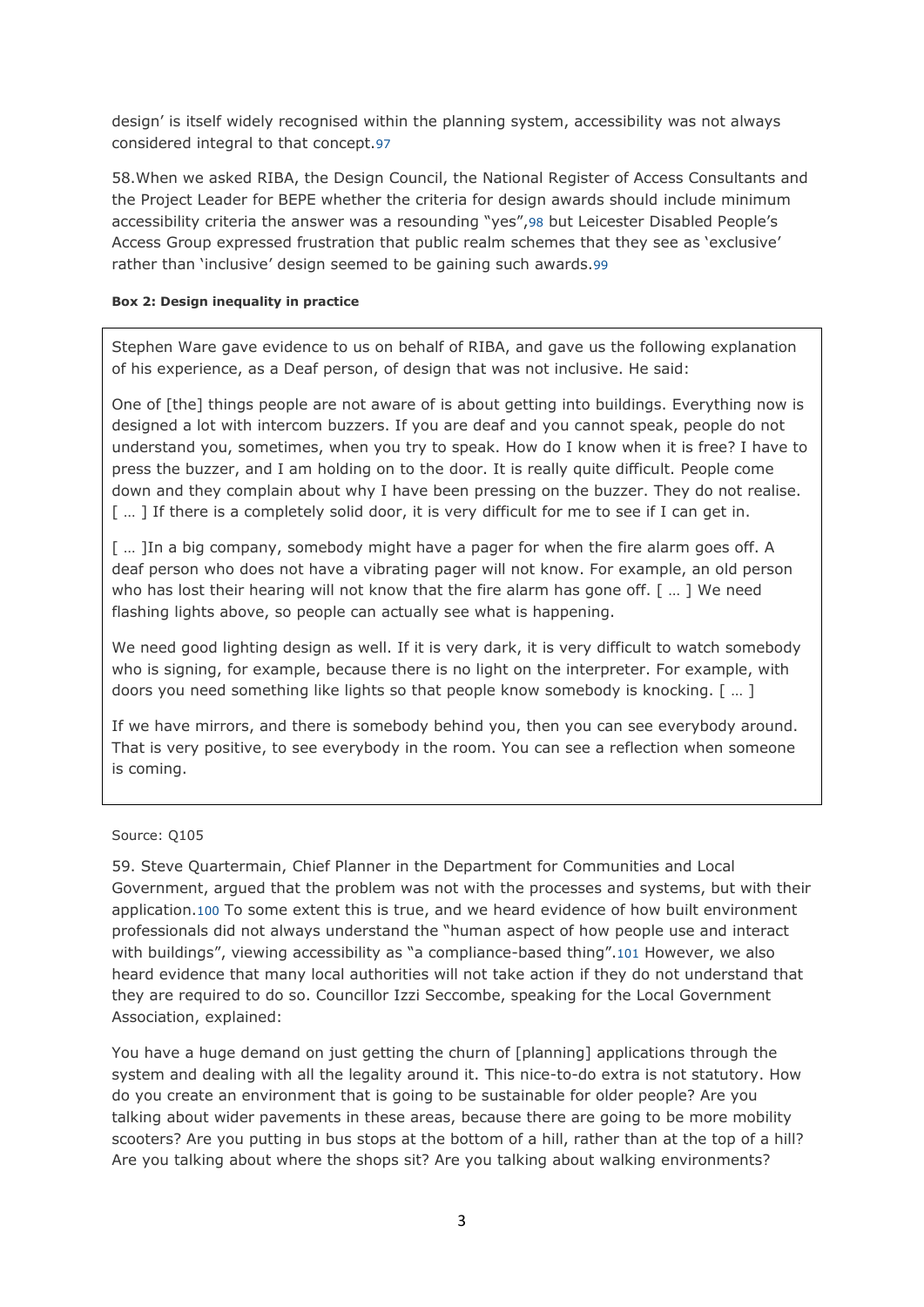These are all the things that make their lives worth living and keep them independent for longer. Those are nice-to-dos. They are not statutory.[102](https://www.publications.parliament.uk/pa/cm201617/cmselect/cmwomeq/631/63106.htm#footnote-186)

60.We asked the Minister for Housing and Planning if there was a risk that accessibility, and inclusive design, become 'nice-to-dos' when local authorities are under economic and other pressures. He argued that significant progress had been made, particularly in housing, and pointed to London and Peterborough as local authorities that were making "real progress".[103](https://www.publications.parliament.uk/pa/cm201617/cmselect/cmwomeq/631/63106.htm#footnote-185) He nevertheless acknowledged, again in the context of housing, that:

One of the things that we need to guard against is that in the urgent need to drive up quantity [ … ] we do not lose sight of quality in terms of design, the appearance and character of homes, but also accessibility and all of those issues.[104](https://www.publications.parliament.uk/pa/cm201617/cmselect/cmwomeq/631/63106.htm#footnote-184)

61.The Minister told us that he was "determined that we do not fall into that trap"[105](https://www.publications.parliament.uk/pa/cm201617/cmselect/cmwomeq/631/63106.htm#footnote-183) and that the Neighbourhood Planning Bill had been amended to "place a duty on the Secretary of State to produce guidance for local planning authorities on how their local plans should address housing needs arising from old age and disability." This guidance is expected to be in place by the summer of 2017. [106](https://www.publications.parliament.uk/pa/cm201617/cmselect/cmwomeq/631/63106.htm#footnote-182)

62.While this is welcome, a duty to produce guidance is quite different to a requirement to do something, and even the guidance is restricted to housing—there have been no such improvements as regards the wider built environment. When we asked Councillor Seccombe whether there was a risk that local authorities may be breaching their public sector equality duty, she told us that "I do not think any local authority intentionally avoids its duties", but acknowledged that the capacity issues facing local authorities made it "a significant issue".[107](https://www.publications.parliament.uk/pa/cm201617/cmselect/cmwomeq/631/63106.htm#footnote-181) DCLG and the Planning Inspectorate were more positive: Steve Quartermain at the DCLG stated "it is a duty. It is the law",[108](https://www.publications.parliament.uk/pa/cm201617/cmselect/cmwomeq/631/63106.htm#footnote-180) and Mary Travers of the Planning Inspectorate that "it has been very rare" that inspectors found evidence of a breach of the duty.[109](https://www.publications.parliament.uk/pa/cm201617/cmselect/cmwomeq/631/63106.htm#footnote-179) In stark contrast, Sue Bott of Disability Rights UK was very clear that, in her view, local authorities were breaching the public sector equality duty in this area.[110](https://www.publications.parliament.uk/pa/cm201617/cmselect/cmwomeq/631/63106.htm#footnote-178)

63.Determining planning policy, and using it to make decisions, are also public functions. As such these functions are subject to the duty to make reasonable adjustments, including in anticipation of the needs of disabled people. A historic focus on service provision has meant that this is often not well known or understood, but it should not be ignored. There have been high-profile cases where this duty was found to have been breached by those exercising public functions, such as *ZH v Commissioner of Police for the Metropolis* (2013),[111](https://www.publications.parliament.uk/pa/cm201617/cmselect/cmwomeq/631/63106.htm#footnote-177) which concerned the failure of the police to adjust their standard emergency response procedures for people with Autism. Inclusive design is an important part of meeting this duty: the Code of Practice, using the example of service, has made it clear that:

Where there is a physical barrier, the service provider's aim should be to make its services accessible to disabled people and, in particular, to provide access to a service as close as it is reasonably possible to get to the standard normally offered to the public at large.[112](https://www.publications.parliament.uk/pa/cm201617/cmselect/cmwomeq/631/63106.htm#footnote-176)

We can see no reason why the same principle would not apply to the performance of public functions.

64.**The National Planning Policy Framework tells local authorities that inclusive design is important but does not make its legal status sufficiently clear, with the result that inclusive design is being treated as a 'nice-to-do' and not a statutory requirement. Even putting aside the significance of inclusive design to our future built environment, this leaves local authorities at risk of breaching their obligations**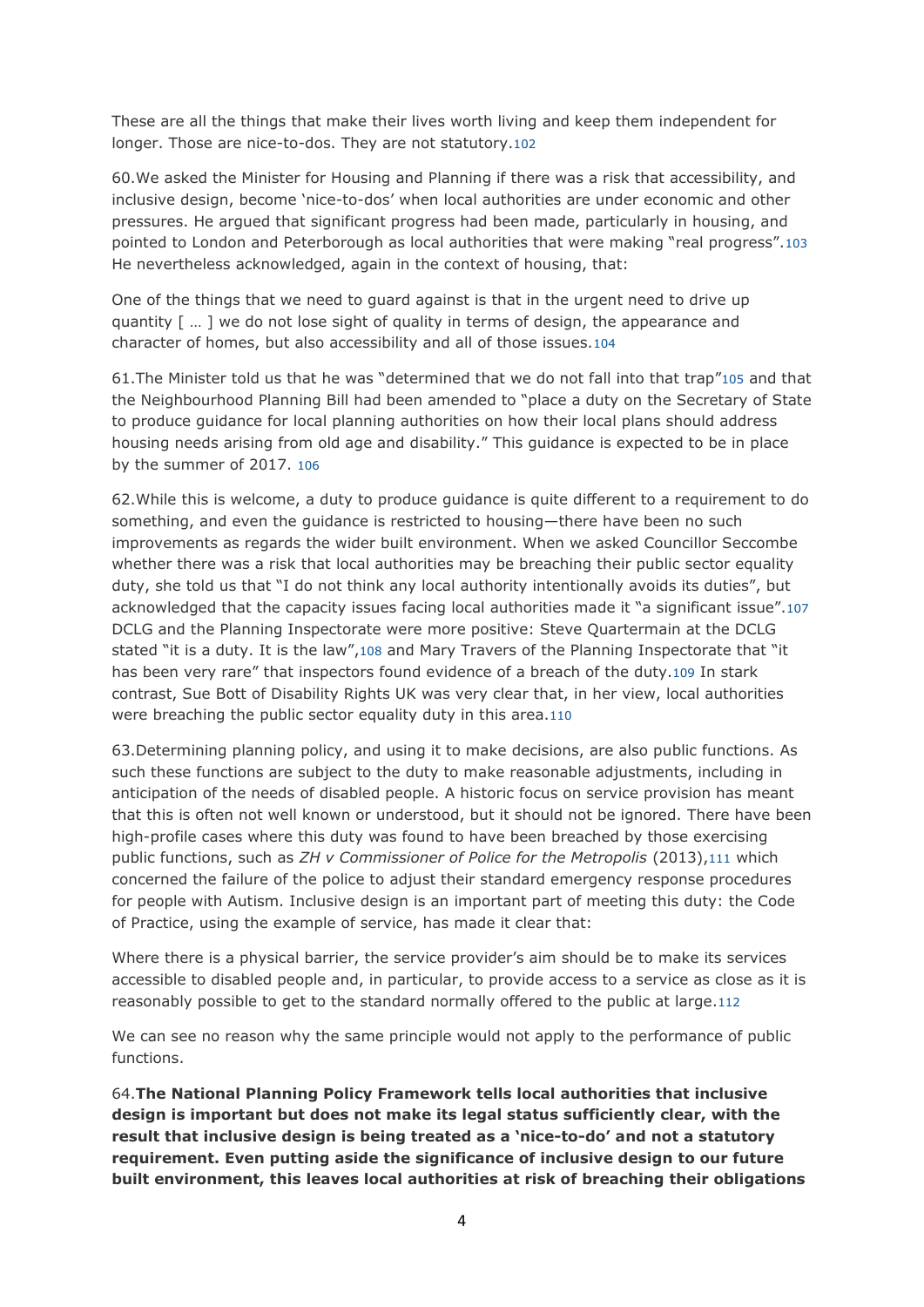**to anticipate the need for reasonable adjustments and of failing in their public sector equality duty.**

65. *We recommend that the Government amend the National Planning Policy Framework and the National Planning Practice Guidance to incorporate a dedicated section on access for disabled people and inclusive design for local planning authorities and decision-takers. This should provide details of the requirements on how local planning authorities should address these subjects in terms of planning and design of the built environment and public spaces as well as housing.*

# **The role of the Planning Inspectorate in Local Plans**

66.Improvements to the NPPF will only be effective if carried through into Local Plans. While guidance exists in the NPPF and the relevant planning practice guidance, the key means for assuring that this guidance is followed in practice is examination of those plans by the Planning Inspectorate. We were therefore concerned to hear from the Planning Inspectorate that many local authorities had not yet undertaken the kind of evidence-gathering that would enable them to amend their plans so that they are "fully in accordance with what one might expect from the NPPF and [Planning Policy Guidance]."[113](https://www.publications.parliament.uk/pa/cm201617/cmselect/cmwomeq/631/63106.htm#footnote-175) The RTPI reported that while many local plans did include policies covering access for disabled people, these were "not necessarily very prescriptive" or were limited to requiring developments to "demonstrate that they have taken the needs of people with disabilities into account".[114](https://www.publications.parliament.uk/pa/cm201617/cmselect/cmwomeq/631/63106.htm#footnote-174)

67.While the Inspectorate told us that consideration of the public sector equality duty was "fundamental" to their inspectors' consideration of the soundness of Local Plans, the manager responsible for the agency's role in examining plans, Mary Travers, told us:

I am not aware that an inspector has ever found an entire plan unsound because of an issue about inclusivity, access or place-shaping design that might discriminate against those who have special needs.[115](https://www.publications.parliament.uk/pa/cm201617/cmselect/cmwomeq/631/63106.htm#footnote-173)

Rather than refusing to approve a plan in these circumstances, Mary Travers said that the Inspectorate's approach would be to work with the local authority, and in some cases it would be willing to accept policies outside of a plan as sufficient.[116](https://www.publications.parliament.uk/pa/cm201617/cmselect/cmwomeq/631/63106.htm#footnote-172)

68.While we understand the desire to work in a cooperative manner, we do not think that this approach gives sufficient weight to the importance of accessibility for disabled people. **The Minister for Planning and Housing told us that "if plans are not consistent with national planning policy, inspectors should not be approving them."**[117](https://www.publications.parliament.uk/pa/cm201617/cmselect/cmwomeq/631/63106.htm#footnote-171) **We agree.**

69.The evidence that we have received indicates that the Planning Inspectorate may have approved Local Plans that pay insufficient regard to the needs of disabled people, risking a breach of the anticipatory reasonable adjustments duty and the public sector equality duty. The Equality and Human Rights Commission has the power to investigate both such possible breaches: section 20 of the Equality Act 2006 provides that the Commission can carry out an investigation where it has evidence to suspect that an organisation has failed to meet its reasonable adjustment duties, and section 31 provides that it can assess the extent to which or the manner in which a person has complied with the public sector equality duty. Should it prove necessary, both of these measures can result in enforcement action.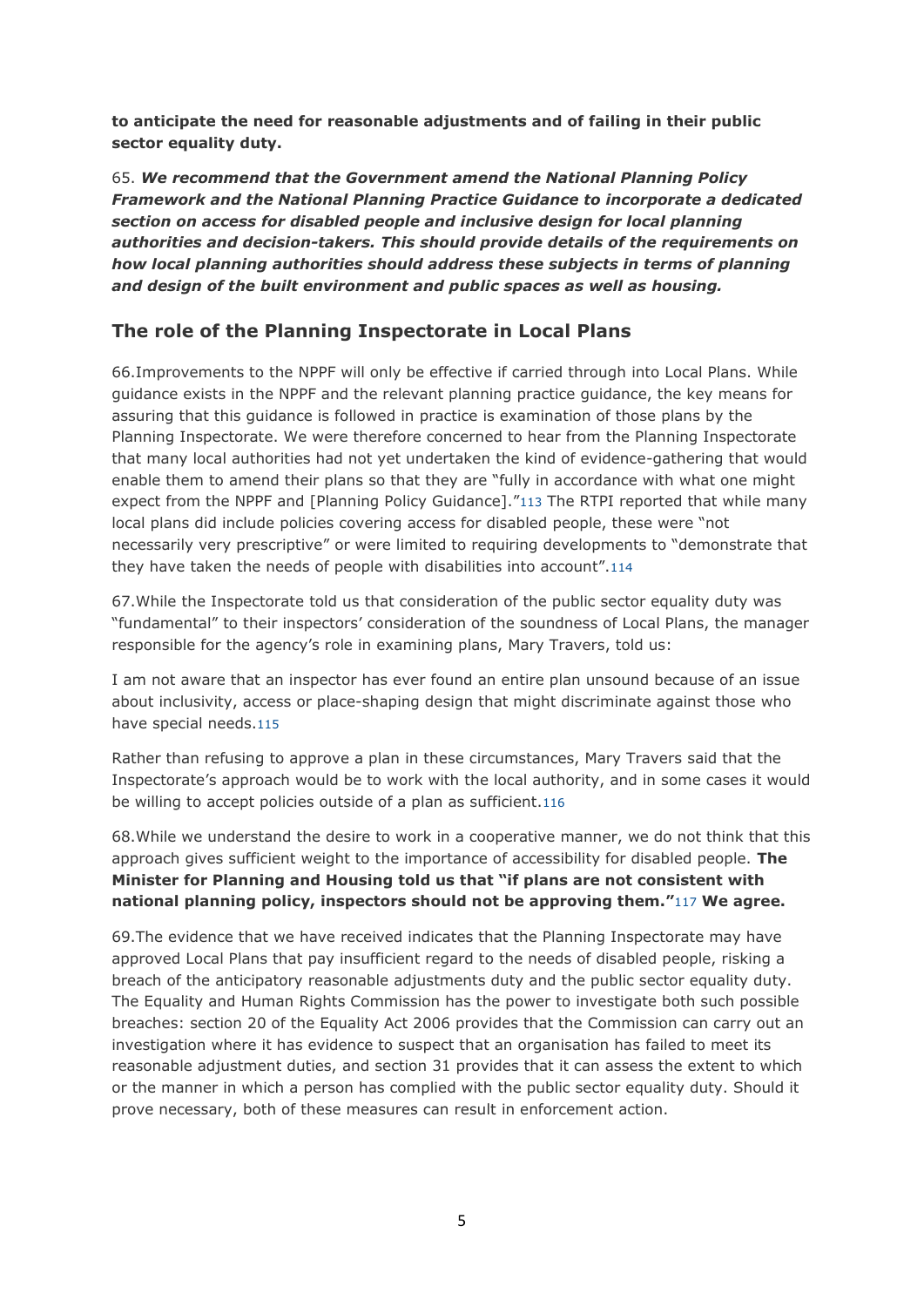70.*We recommend that the Equality and Human Rights Commission undertake a formal investigation into and/or assessment of the compliance of the Planning Inspectorate with the Equality Act 2010.*

71.*We recommend that, while this work is ongoing, the Government direct the Planning Inspectorate to pay closer attention to ensuring, as the NPPF sets out, that plans are founded on an inclusive design approach, and specifically that no Local Plan documents are to be judged 'sound' without evidence that they address access for disabled people in terms of housing, public spaces and the wider built environment.*

# **Planning applications**

72.The consideration and approval of planning applications provides a further opportunity for good policies on inclusive design and accessibility to be put into practice. However, this was a further area in which witnesses raised concerns. Hull Access Improvement Group reported that, although the situation had improved since the group's formation in 1981, the quality of developments varied depending on "the skills and priorities of the architect and the commitment of the developer and money available."[118](https://www.publications.parliament.uk/pa/cm201617/cmselect/cmwomeq/631/63106.htm#footnote-170) Sue Bott, speaking for Disability Rights UK, told us of a new office block in central London that was not fully accessible. She felt that this was because "planners and employers tend not to think "actually, we might have disabled people working for us"".[119](https://www.publications.parliament.uk/pa/cm201617/cmselect/cmwomeq/631/63106.htm#footnote-169)

73.Leicester Disabled People's Access Group were concerned that where inclusive design was considered, it was given little weight in planning applications and could be over-ridden by other considerations. They gave the example of a decision to turn a car park outside the library of a University into an open air space—removing existing blue badge parking and leaving people with mobility impairments with difficulties accessing the library.[120](https://www.publications.parliament.uk/pa/cm201617/cmselect/cmwomeq/631/63106.htm#footnote-168)

74.Councillor Douglas Johnson, a lawyer with expertise in disability and a local authority councillor with experience of 'good practice' developers, was concerned that the planning system "does not currently reward such developers when it does not provide an adequate check on less progressive ones.[121](https://www.publications.parliament.uk/pa/cm201617/cmselect/cmwomeq/631/63106.htm#footnote-167) Steve Quartermain, the Government's Chief Planner, acknowledged that accessibility was not always the highest priority:

In any decision a planning authority makes, they weigh up the balances of the merits of the whole scheme. Inevitably, authorities will sometimes find themselves making some tradeoffs.[122](https://www.publications.parliament.uk/pa/cm201617/cmselect/cmwomeq/631/63106.htm#footnote-166)

75.**While it may be true that, in making planning decisions, trade-offs will be required, provision for accessibility and inclusion should not be discounted without serious consideration—not least because this is a requirement of the public sector equality duty and the anticipatory reasonable adjustment duty.**

### 76.*We recommend that the Government make clear in the revisions to the NPPF (recommended above) that planning consent should only be given where there is evidence that a proposal makes sufficient provision for accessibility and inclusion.*

77.We received a significant number of submissions expressing concern that the reason accessibility was at risk of being given insufficient weight in planning decisions was a loss of expertise within local authorities. This, it was argued, had happened partly as a result of the loss of the expertise brought by Access Officers—specialists in access and inclusive design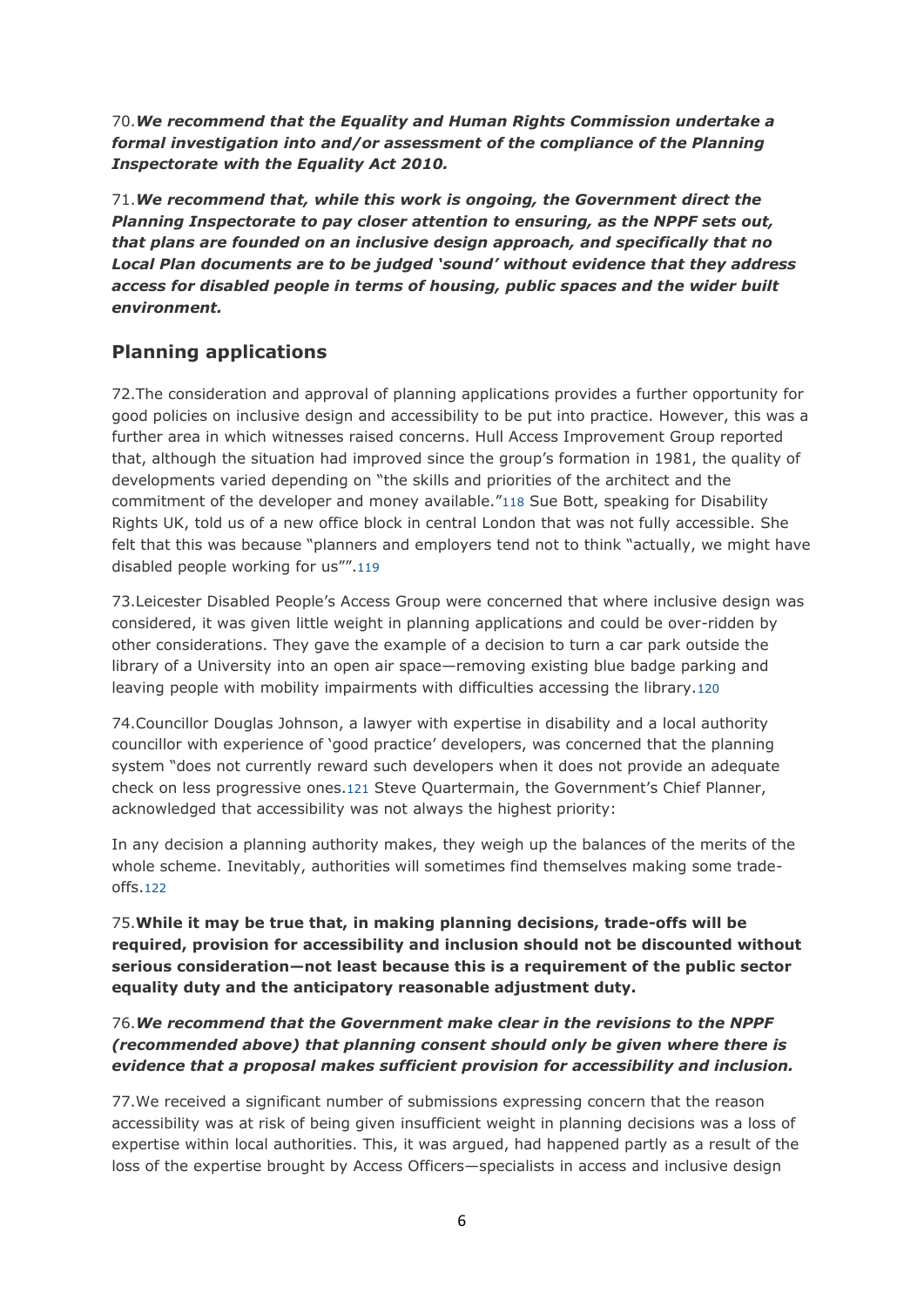who often played an important part in advising decision makers and enabling the involvement of disabled people—as budgetary pressures led to a loss of such posts, and to reductions in the size of planning departments.[123](https://www.publications.parliament.uk/pa/cm201617/cmselect/cmwomeq/631/63106.htm#footnote-165) Where an Access Officer remained in post their local Access Group tended to view this as positive.[124](https://www.publications.parliament.uk/pa/cm201617/cmselect/cmwomeq/631/63106.htm#footnote-164) One former planning inspector told us that:

Access Officers were key to achieving many gains for disabled people by actively promoting inclusive access. Today, most Councils have deleted Access Officer posts on the basis that 'inclusive access is now mainstreamed'. While that sounds positive, the reality is that local planning authorities have returned to the old way of doing things and inclusive access is an afterthought at best.[125](https://www.publications.parliament.uk/pa/cm201617/cmselect/cmwomeq/631/63106.htm#footnote-163)

78.The Royal Town Planning Institute felt that "planners should and do consider the needs of all people in their day to day work".[126](https://www.publications.parliament.uk/pa/cm201617/cmselect/cmwomeq/631/63106.htm#footnote-162) They were nevertheless concerned about the capacity of local government planning departments to deliver on all the demands being made of them, something that Chief Executive Trudi Elliot felt was the "biggest challenge" in the planning system.[127](https://www.publications.parliament.uk/pa/cm201617/cmselect/cmwomeq/631/63106.htm#footnote-161) She told us that "most planning authorities are kept going on the goodwill of their planning officers."[128](https://www.publications.parliament.uk/pa/cm201617/cmselect/cmwomeq/631/63106.htm#footnote-160) The representative of the Local Government Association, Councillor Izzi Seccombe, agreed, pointing to the high turnover of planning officers as a hindrance:

my experience as a local member is that you can see an application go in with one planning officer and come out the other end with a totally different one. If you are lucky, it is only one change.[129](https://www.publications.parliament.uk/pa/cm201617/cmselect/cmwomeq/631/63106.htm#footnote-159)

79.She felt that it was therefore "quite challenging" for officers to put into practice guidance and changing planning law.[130](https://www.publications.parliament.uk/pa/cm201617/cmselect/cmwomeq/631/63106.htm#footnote-158) In the White Paper *Fixing our Broken Housing Market,* published in February 2017, the Government recognised the importance of "boosting local authority capacity and capability to deliver, improving the speed and quality with which planning cases are handled". The Government made commitments to:

Take steps to secure the financial sustainability of planning departments; ensure that the planning system has the skilled professionals it needs to assess and make the tough decisions we expect; and provide targeted support to address areas of specialist weakness.[131](https://www.publications.parliament.uk/pa/cm201617/cmselect/cmwomeq/631/63106.htm#footnote-157)

80.**We share concerns that there has been a loss of expertise on inclusive design and access at local level over recent years.** *The White Paper on housing offers an opportunity for the Government to work with local authorities on ensuring access to the specialist expertise necessary to support the creation of an accessible and inclusive built environment, and we fully expect it to take that opportunity.*

### **Training for built environment professionals**

81.For inclusive design principles to be put into practice, it needs to be incorporated into the training of built environment specialists such as planners, designers, architects and building inspectors. The Design Council told us that, at present, inclusivity is not sufficiently built in to professional training:

It is overly viewed as a silo specialism, rather than as a core part of all built environment roles. Whilst this is true for designers and architects, it is especially true for roles that are not seen to have a remit for inclusivity. Key roles that are often overlooked include: building control and approved inspectors, planners, building services engineers, facilities managers, construction managers, contractors, design managers, engineers.[132](https://www.publications.parliament.uk/pa/cm201617/cmselect/cmwomeq/631/63106.htm#footnote-156)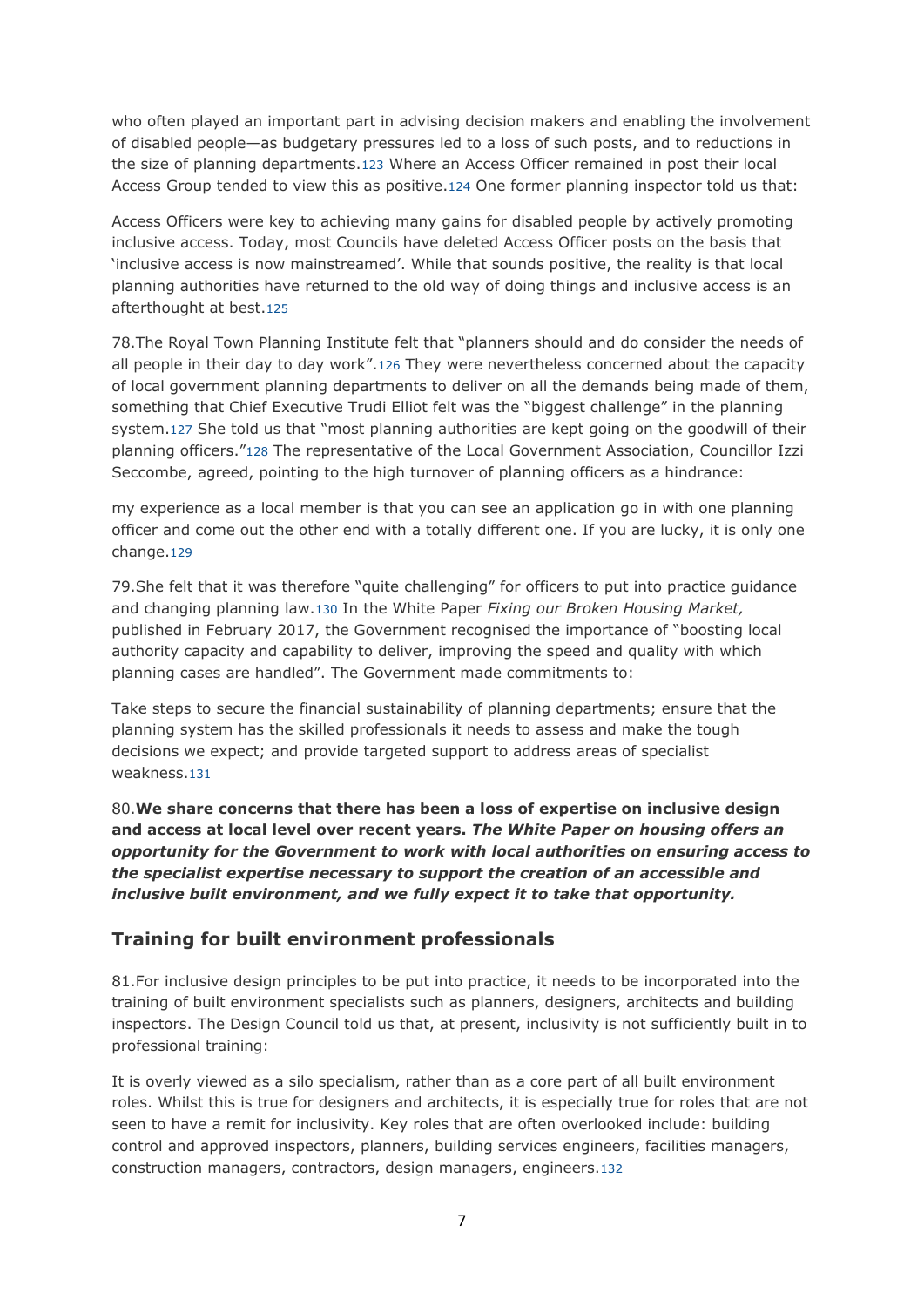82.This concern was shared by the College of Occupational Therapists' Specialist Section in Housing, who stated that "it is rather shocking that inclusive design is not integral from the outset" of professional training. From this omission they concluded that "providing barrierfree environments for disabled and older people is not seen as important or attractive."[133](https://www.publications.parliament.uk/pa/cm201617/cmselect/cmwomeq/631/63106.htm#footnote-155) The RNIB felt that "access needs have  $\lceil \ \dots \rceil$  failed to fully penetrate the contemporary urban design sphere".[134](https://www.publications.parliament.uk/pa/cm201617/cmselect/cmwomeq/631/63106.htm#footnote-154) Leicester Disabled People's Access Group suggested that failures in training had led to built environment professionals 'adapting for disability', rather than designing inclusively.[135](https://www.publications.parliament.uk/pa/cm201617/cmselect/cmwomeq/631/63106.htm#footnote-153)

83.The Government cited a number of initiatives designed to address this, chief among them the 'construction industry action plan,' led by professionals within the industry "to evaluate how inclusive design can be better integrated in industry practice."[136](https://www.publications.parliament.uk/pa/cm201617/cmselect/cmwomeq/631/63106.htm#footnote-152) The Government had also supported the creation of the Built Environment Professionals Education Project (BEPE) and the development of CPD training by the Design Council.[137](https://www.publications.parliament.uk/pa/cm201617/cmselect/cmwomeq/631/63106.htm#footnote-151) The BEPE Project Board told us that continuation of this support would be "critical" over the next few years, as the work of both their project and the Construction Industry Inclusive Environment Action Plan sought to change behaviours in "a fragmented and large industry".[138](https://www.publications.parliament.uk/pa/cm201617/cmselect/cmwomeq/631/63106.htm#footnote-150)

84.**We welcome evidence of strong government support for initiatives to improve training and education of built environment professionals in inclusivity and accessibility. We also welcome the work being done by the Design Council to produce an online Inclusive Design CPD module for built environment professionals by Summer 2017.** *We recommend that the Government assist the Design Council in securing funding to deliver an online Inclusive Design CPD module.*

[88](https://www.publications.parliament.uk/pa/cm201617/cmselect/cmwomeq/631/63106.htm#footnote-200-backlink) Q66

[89](https://www.publications.parliament.uk/pa/cm201617/cmselect/cmwomeq/631/63106.htm#footnote-199-backlink) Department for Communities and Local Government, *National Planning Policy [Framework](https://www.gov.uk/government/publications/national-planning-policy-framework--2)* (March 2012), paragraph 57

[90](https://www.publications.parliament.uk/pa/cm201617/cmselect/cmwomeq/631/63106.htm#footnote-198-backlink) Department for Communities and Local Government, *National Planning Policy [Framework](https://www.gov.uk/government/publications/national-planning-policy-framework--2)* (March 2012), Annex 2

[91](https://www.publications.parliament.uk/pa/cm201617/cmselect/cmwomeq/631/63106.htm#footnote-197-backlink) Department for Communities and Local Government, 'The [importance](http://planningguidance.communities.gov.uk/blog/guidance/design/) of good design', at para 012, (Accessed 20 April 2017)

[92](https://www.publications.parliament.uk/pa/cm201617/cmselect/cmwomeq/631/63106.htm#footnote-196-backlink) Department for Communities and Local Government, 'The [importance](http://planningguidance.communities.gov.uk/blog/guidance/design/) of good design', at para 012, (Accessed 20 April 2017)

[93](https://www.publications.parliament.uk/pa/cm201617/cmselect/cmwomeq/631/63106.htm#footnote-195-backlink) Sense [\(DBE0103\)](http://data.parliament.uk/WrittenEvidence/CommitteeEvidence.svc/EvidenceDocument/Women%20and%20Equalities/Disability%20and%20the%20built%20environment/written/40863.html)

[94](https://www.publications.parliament.uk/pa/cm201617/cmselect/cmwomeq/631/63106.htm#footnote-194-backlink) Q72 (Trudi Elliott, RTPI)

[95](https://www.publications.parliament.uk/pa/cm201617/cmselect/cmwomeq/631/63106.htm#footnote-193-backlink) Design Council [\(DBE0125\)](http://data.parliament.uk/WrittenEvidence/CommitteeEvidence.svc/EvidenceDocument/Women%20and%20Equalities/Disability%20and%20the%20built%20environment/written/40904.html)

[96](https://www.publications.parliament.uk/pa/cm201617/cmselect/cmwomeq/631/63106.htm#footnote-192-backlink) Design Council [\(DBE0125\)](http://data.parliament.uk/WrittenEvidence/CommitteeEvidence.svc/EvidenceDocument/Women%20and%20Equalities/Disability%20and%20the%20built%20environment/written/40904.html)

[97](https://www.publications.parliament.uk/pa/cm201617/cmselect/cmwomeq/631/63106.htm#footnote-191-backlink) Ann Skippers MRTPI, FHEA, FRSA, AoU, Director of Ann Skippers Planning [\(DBE0080\)](http://data.parliament.uk/WrittenEvidence/CommitteeEvidence.svc/EvidenceDocument/Women%20and%20Equalities/Disability%20and%20the%20built%20environment/written/40813.html)

[98](https://www.publications.parliament.uk/pa/cm201617/cmselect/cmwomeq/631/63106.htm#footnote-190-backlink) Q96

[99](https://www.publications.parliament.uk/pa/cm201617/cmselect/cmwomeq/631/63106.htm#footnote-189-backlink) Leicester Disabled People's Access Group ([DBE0066\)](http://data.parliament.uk/WrittenEvidence/CommitteeEvidence.svc/EvidenceDocument/Women%20and%20Equalities/Disability%20and%20the%20built%20environment/written/40737.html)

[100](https://www.publications.parliament.uk/pa/cm201617/cmselect/cmwomeq/631/63106.htm#footnote-188-backlink) Q57

[101](https://www.publications.parliament.uk/pa/cm201617/cmselect/cmwomeq/631/63106.htm#footnote-187-backlink) Q90 (Simon Turton)

[102](https://www.publications.parliament.uk/pa/cm201617/cmselect/cmwomeq/631/63106.htm#footnote-186-backlink) Q60

[103](https://www.publications.parliament.uk/pa/cm201617/cmselect/cmwomeq/631/63106.htm#footnote-185-backlink) Q209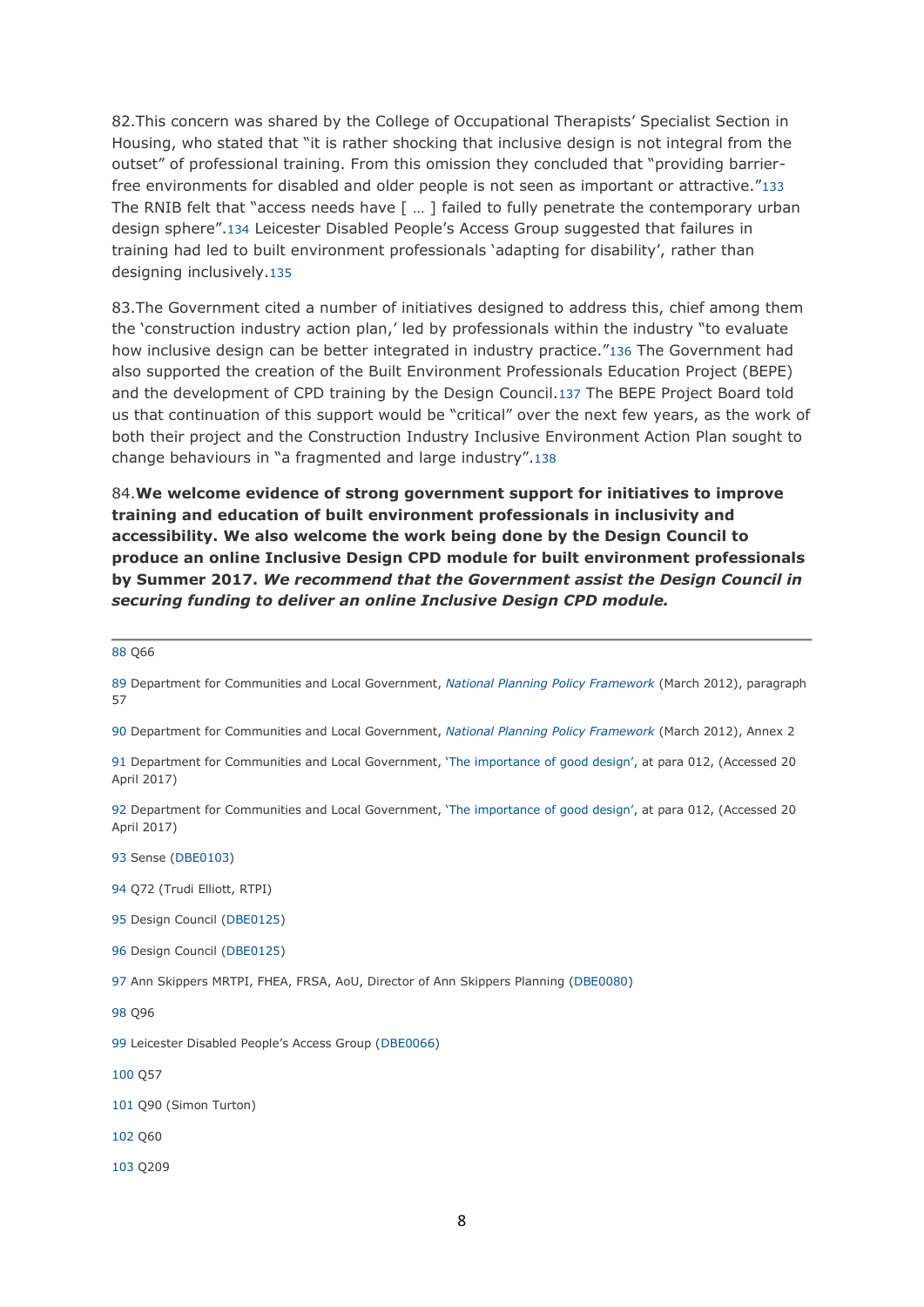Q209

Q209

Supplementary evidence (letter following oral ev) [DBE0192](http://data.parliament.uk/writtenevidence/committeeevidence.svc/evidencedocument/women-and-equalities-committee/disability-and-the-built-environment/written/48853.html)

Q83

- Q84
- Q85
- Q15

*ZH v Commissioner of Police for the Metropolis*, [2013] [EWCA](http://www.bailii.org/ew/cases/EWCA/Civ/2013/69.html) Civ 69

 Equality and Human Rights Commission, Services, Public functions and [Associations:](https://www.equalityhumanrights.com/en/publication-download/services-public-functions-and-associations-statutory-code-practice) Code of Practice to the [Equality](https://www.equalityhumanrights.com/en/publication-download/services-public-functions-and-associations-statutory-code-practice) Act 2010 (2011), para 7.57

Q78 (Mary Travers)

RTPI [\(DBE0122\)](http://data.parliament.uk/WrittenEvidence/CommitteeEvidence.svc/EvidenceDocument/Women%20and%20Equalities/Disability%20and%20the%20built%20environment/written/40899.html)

Q87

Q87

Q210

Hull Access Improvement Group [\(DBE0173\)](http://data.parliament.uk/WrittenEvidence/CommitteeEvidence.svc/EvidenceDocument/Women%20and%20Equalities/Disability%20and%20the%20built%20environment/written/42630.html)

Q16

Leicester Disabled People's Access Group ([DBE0066\)](http://data.parliament.uk/writtenevidence/committeeevidence.svc/evidencedocument/women-and-equalities-committee/disability-and-the-built-environment/written/40737.html)

Councillor Douglas Johnson [\(DBE0135\)](http://data.parliament.uk/WrittenEvidence/CommitteeEvidence.svc/EvidenceDocument/Women%20and%20Equalities/Disability%20and%20the%20built%20environment/written/40929.html)

Q67

 Chartered Institute of Logistics and Transport in the UK [\(DBE0180\)](http://data.parliament.uk/WrittenEvidence/CommitteeEvidence.svc/EvidenceDocument/Women%20and%20Equalities/Disability%20and%20the%20built%20environment/written/42645.html); Design Council [\(DBE0125\)](http://data.parliament.uk/WrittenEvidence/CommitteeEvidence.svc/EvidenceDocument/Women%20and%20Equalities/Disability%20and%20the%20built%20environment/written/40904.html); Inclusion London [\(DBE0097\)](http://data.parliament.uk/WrittenEvidence/CommitteeEvidence.svc/EvidenceDocument/Women%20and%20Equalities/Disability%20and%20the%20built%20environment/written/40852.html); BSI Committee B/559 [\(DBE0084\)](http://data.parliament.uk/WrittenEvidence/CommitteeEvidence.svc/EvidenceDocument/Women%20and%20Equalities/Disability%20and%20the%20built%20environment/written/40818.html); Vision 2020 UK [\(DBE0075\)](http://data.parliament.uk/WrittenEvidence/CommitteeEvidence.svc/EvidenceDocument/Women%20and%20Equalities/Disability%20and%20the%20built%20environment/written/40791.html); Centre for Accessible Environments [\(DBE0102\)](http://data.parliament.uk/WrittenEvidence/CommitteeEvidence.svc/EvidenceDocument/Women%20and%20Equalities/Disability%20and%20the%20built%20environment/written/40860.html); Bristol Disability Equality Forum [\(DBE0078\)](http://data.parliament.uk/WrittenEvidence/CommitteeEvidence.svc/EvidenceDocument/Women%20and%20Equalities/Disability%20and%20the%20built%20environment/written/40809.html); Access Association [\(DBE0057\)](http://data.parliament.uk/WrittenEvidence/CommitteeEvidence.svc/EvidenceDocument/Women%20and%20Equalities/Disability%20and%20the%20built%20environment/written/40603.html); Annex 1: Note of Committee Outreach Events (Leeds)

 Hull Access Improvement Group [\(DBE0173\)](http://data.parliament.uk/WrittenEvidence/CommitteeEvidence.svc/EvidenceDocument/Women%20and%20Equalities/Disability%20and%20the%20built%20environment/written/42630.html); Sheffield Access Liaison Group [\(DBE0099\)](http://data.parliament.uk/WrittenEvidence/CommitteeEvidence.svc/EvidenceDocument/Women%20and%20Equalities/Disability%20and%20the%20built%20environment/written/40857.html); Leicester Disabled People's Access Group ([DBE0066\)](http://data.parliament.uk/WrittenEvidence/CommitteeEvidence.svc/EvidenceDocument/Women%20and%20Equalities/Disability%20and%20the%20built%20environment/written/40737.html)

Mr Philip Barton [\(DBE0050\)](http://data.parliament.uk/WrittenEvidence/CommitteeEvidence.svc/EvidenceDocument/Women%20and%20Equalities/Disability%20and%20the%20built%20environment/written/40562.html)

RTPI [\(DBE0122\)](http://data.parliament.uk/WrittenEvidence/CommitteeEvidence.svc/EvidenceDocument/Women%20and%20Equalities/Disability%20and%20the%20built%20environment/written/40899.html)

Q59

Q59

Q58

Q58

 Department for Communities and Local Government, *Fixing Our Broken [Housing](https://www.gov.uk/government/uploads/system/uploads/attachment_data/file/590464/Fixing_our_broken_housing_market_-_print_ready_version.pdf) Market* (February 2017), para 2.14

Design Council [\(DBE0125\)](http://data.parliament.uk/WrittenEvidence/CommitteeEvidence.svc/EvidenceDocument/Women%20and%20Equalities/Disability%20and%20the%20built%20environment/written/40904.html)

College of Occupational Therapists Specialist Section in Housing [\(DBE0076\)](http://data.parliament.uk/WrittenEvidence/CommitteeEvidence.svc/EvidenceDocument/Women%20and%20Equalities/Disability%20and%20the%20built%20environment/written/40801.html)

RNIB [\(DBE0110\)](http://data.parliament.uk/WrittenEvidence/CommitteeEvidence.svc/EvidenceDocument/Women%20and%20Equalities/Disability%20and%20the%20built%20environment/written/40877.html)

Leicester Disabled People's Access Group ([DBE0066\)](http://data.parliament.uk/WrittenEvidence/CommitteeEvidence.svc/EvidenceDocument/Women%20and%20Equalities/Disability%20and%20the%20built%20environment/written/40737.html)